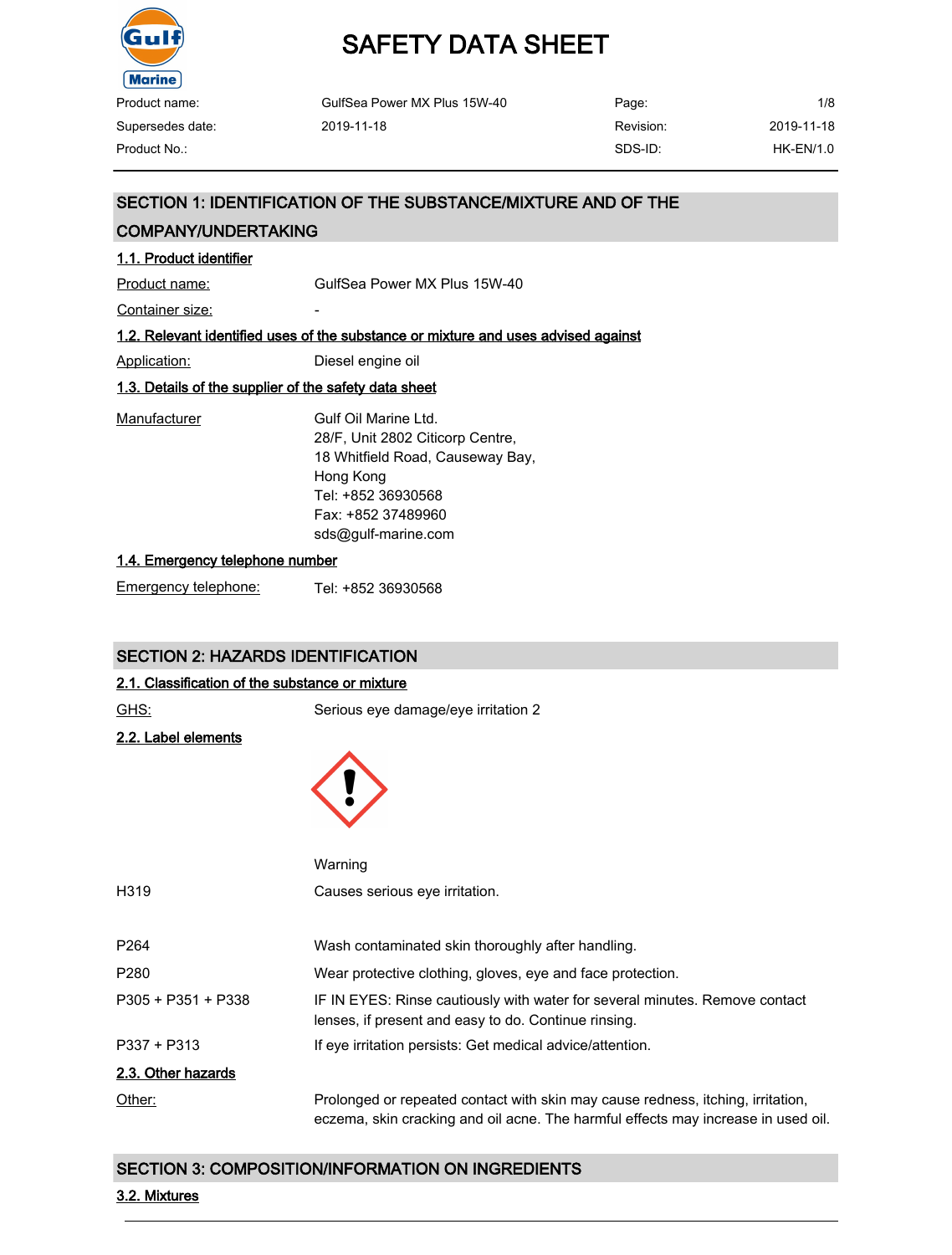

| Product name:    | GulfSea Power MX Plus 15W-40 | Page:     | 2/8        |
|------------------|------------------------------|-----------|------------|
| Supersedes date: | 2019-11-18                   | Revision: | 2019-11-18 |
| Product No.:     |                              | SDS-ID:   | HK-EN/1.0  |
|                  |                              |           |            |

Mineral oil and additives. DMSO-content < 3% Only classified substances above threshold limits are shown.

GHS:

| $\frac{9}{6}$ | CAS-No.:   | $EC$ No.: | REACH Req.<br>No:        | Chemical name:               | Hazard classification:                                              | Notes: |
|---------------|------------|-----------|--------------------------|------------------------------|---------------------------------------------------------------------|--------|
| $1 - 3$       | 68649-42-3 | 272-028-3 | $\overline{\phantom{a}}$ | Zinc dialkyl dithiophosphate | Skin Irrit. 2:H315<br>Eye Dam. $1:$ H318<br>Aquatic Chronic 2; H411 |        |

Reference: The full text for all hazard statements is displayed in section 16.

### SECTION 4: FIRST AID MEASURES

| 4.1. Description of first aid measures                                          |                                                                                                                                                                                                             |  |  |
|---------------------------------------------------------------------------------|-------------------------------------------------------------------------------------------------------------------------------------------------------------------------------------------------------------|--|--|
| Inhalation:                                                                     | Move into fresh air and keep at rest. In case of persistent throat irritation or<br>coughing: Seek medical attention and bring these instructions.                                                          |  |  |
| Skin contact:                                                                   | Remove contaminated clothing. Rinse skin immediately. Thoroughly rub with<br>liquid soap and wash with lukewarm water. Get medical attention if any<br>discomfort continues.                                |  |  |
| Eye contact:                                                                    | Immediately flush with plenty of water for at least 15 minutes. Remove any<br>contact lenses and open eyelids widely. If irritation persists: Seek medical<br>attention and bring along these instructions. |  |  |
| Ingestion:                                                                      | DO NOT induce vomiting. Get medical attention immediately.                                                                                                                                                  |  |  |
| 4.2. Most important symptoms and effects, both acute and delayed                |                                                                                                                                                                                                             |  |  |
| Symptoms/effects:                                                               | See section 11 for more detailed information on health effects and symptoms.                                                                                                                                |  |  |
| 4.3. Indication of any immediate medical attention and special treatment needed |                                                                                                                                                                                                             |  |  |

Medical attention/treatments: If there is any suspicion of aspiration into the lungs either directly or as a result of vomiting, obtain medical advice.

### SECTION 5: FIREFIGHTING MEASURES

### 5.1. Extinguishing media

| <b>Extinguishing media:</b> | Extinguish with foam, carbon dioxide, dry powder or water fog. Cool containers |
|-----------------------------|--------------------------------------------------------------------------------|
|                             | exposed to heat with water spray and remove container, if no risk is involved. |
|                             |                                                                                |

Do not use water jet as an extinguisher, as this will spread the fire.

### 5.2. Special hazards arising from the substance or mixture

Specific hazards: When heated and in case of fire, harmful vapours/gases may be formed. Fire in closed areas should only be extinguished by trained personnel.

### 5.3. Advice for firefighters

Protective equipment for fire- Wear suitable respiratory protective equipment. fighters: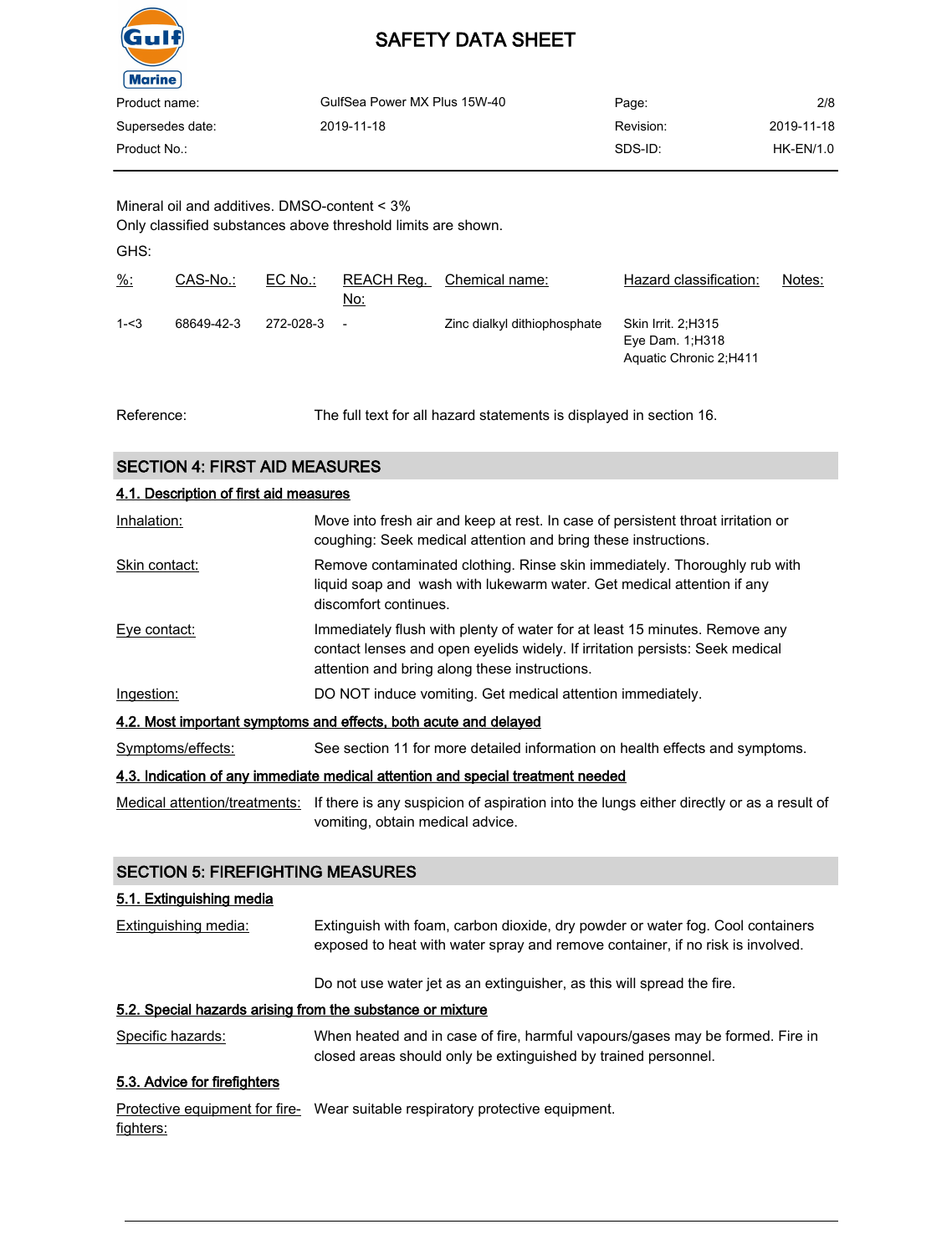

# SAFETY DATA SHEET

| Product name:    | GulfSea Power MX Plus 15W-40 | Page:     | 3/8         |
|------------------|------------------------------|-----------|-------------|
| Supersedes date: | 2019-11-18                   | Revision: | 2019-11-18  |
| Product No.:     |                              | SDS-ID:   | $HK-EN/1.0$ |

### SECTION 6: ACCIDENTAL RELEASE MEASURES

### 6.1. Personal precautions, protective equipment and emergency procedures

| Personal precautions:                                     | Mark the spillage. Avoid inhalation of oil mist and contact with skin and eyes.<br>Keep public away from danger area. In case of spills, beware of slippery floors<br>and surfaces. |  |  |
|-----------------------------------------------------------|-------------------------------------------------------------------------------------------------------------------------------------------------------------------------------------|--|--|
| Protective equipment:                                     | Wear necessary protective equipment.                                                                                                                                                |  |  |
| 6.2. Environmental precautions                            |                                                                                                                                                                                     |  |  |
| Environmental<br>precautions:                             | Avoid discharge into drains. Contact local authorities in case of spillage to<br>drain/aquatic environment.                                                                         |  |  |
| 6.3. Methods and material for containment and cleaning up |                                                                                                                                                                                     |  |  |
| Methods for cleaning up:                                  | Dam and absorb spillages with sand, earth or other non-combustible material.                                                                                                        |  |  |
| 6.4. Reference to other sections                          |                                                                                                                                                                                     |  |  |
| Reference:                                                | For personal protection, see section 8. For waste disposal, see section 13.                                                                                                         |  |  |

## SECTION 7: HANDLING AND STORAGE

### 7.1. Precautions for safe handling

| Safe handling advice:                                             | Observe good chemical hygiene practices. Avoid inhalation of oil mist and<br>contact with skin and eyes. Avoid prolonged and repeated contact with oil,<br>particularly used oil. Wash hands before breaks and before smoking, eating or<br>drinking. |  |  |  |
|-------------------------------------------------------------------|-------------------------------------------------------------------------------------------------------------------------------------------------------------------------------------------------------------------------------------------------------|--|--|--|
| Technical measures:                                               | Use work methods which minimise oil mist production. Do not smoke or use open<br>fire or other sources of ignition.                                                                                                                                   |  |  |  |
| Technical precautions:                                            | When working with heated oil, mechanical ventilation may be required.                                                                                                                                                                                 |  |  |  |
| 7.2. Conditions for safe storage, including any incompatibilities |                                                                                                                                                                                                                                                       |  |  |  |
| storage:                                                          | Technical measures for safe Store in tightly closed original container in a well-ventilated place.                                                                                                                                                    |  |  |  |
| Storage conditions:                                               | Keep at a temperature not exceeding: 45°C.                                                                                                                                                                                                            |  |  |  |
| 7.3. Specific end use(s)                                          |                                                                                                                                                                                                                                                       |  |  |  |

Specific use(s): Lubricant.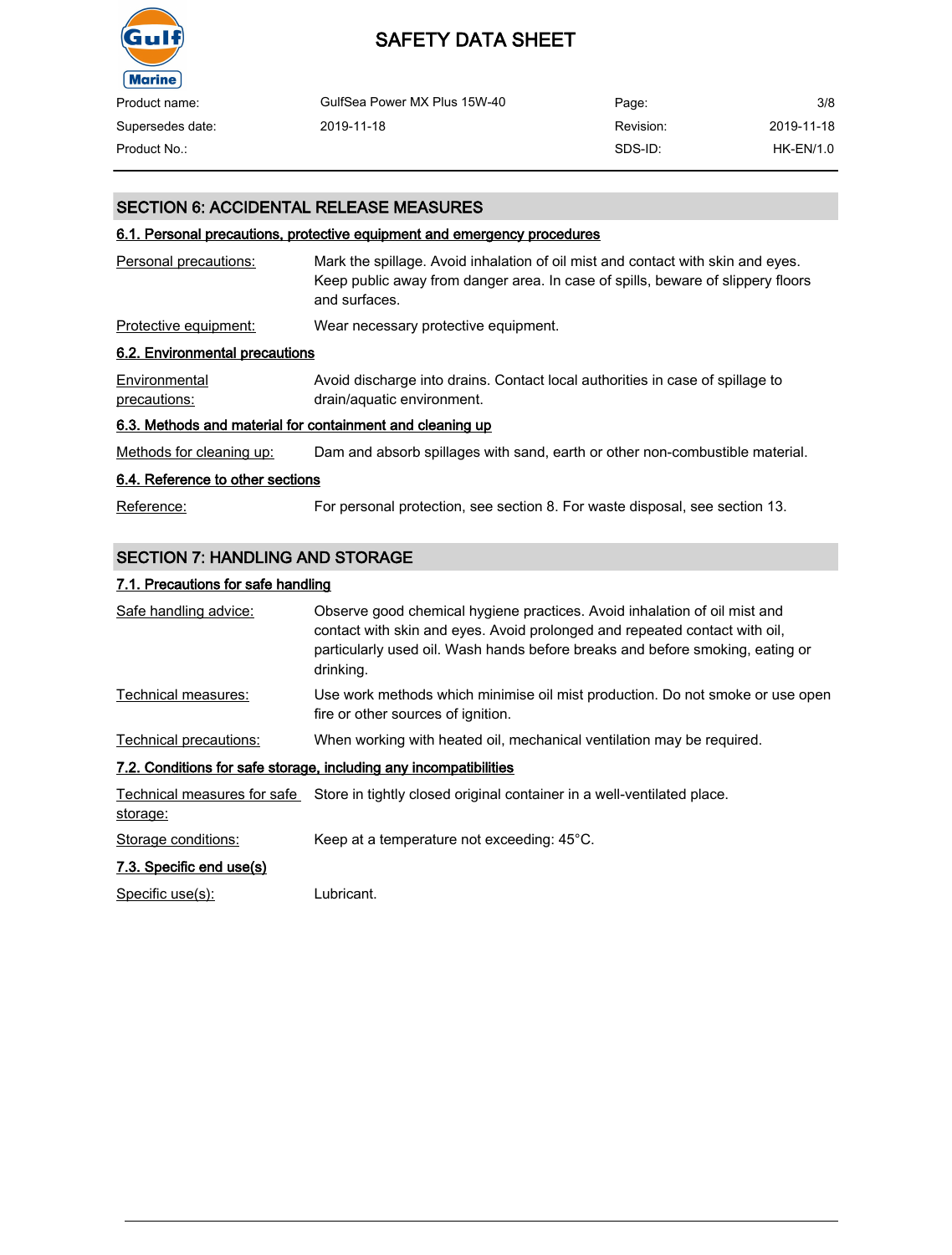

| Product name:    | GulfSea Power MX Plus 15W-40 | Page:     | 4/8         |
|------------------|------------------------------|-----------|-------------|
| Supersedes date: | 2019-11-18                   | Revision: | 2019-11-18  |
| Product No.:     |                              | SDS-ID:   | $HK-EN/1.0$ |
|                  |                              |           |             |

### SECTION 8: EXPOSURE CONTROLS/PERSONAL PROTECTION

### 8.1. Control parameters

Occupational exposure limits:

| CAS-No.:                 | <b>Chemical name:</b> | <u>As:</u>               | <b>Exposure limits:</b> | <u>Type:</u>        | Notes:                   | References: |
|--------------------------|-----------------------|--------------------------|-------------------------|---------------------|--------------------------|-------------|
| $\overline{\phantom{0}}$ | Oil mist, -mineral    | $\overline{\phantom{0}}$ | $5 \text{ mg/m}$ 3      | PEL (Long<br>Term)  | $\overline{\phantom{a}}$ |             |
|                          |                       | $\overline{\phantom{a}}$ | $10 \text{ mg/m}$       | PEL (Short<br>Term) | $\overline{\phantom{a}}$ |             |

### 8.2. Exposure controls

| <b>Engineering measures:</b> | Provide adequate ventilation. Observe Occupational Exposure Limits and<br>minimize the risk of inhalation of vapours and oil mist.                                                                                                                                                                                                                            |
|------------------------------|---------------------------------------------------------------------------------------------------------------------------------------------------------------------------------------------------------------------------------------------------------------------------------------------------------------------------------------------------------------|
| Respiratory equipment:       | In case of inadequate ventilation or risk of inhalation of oil mist, suitable<br>respiratory equipment with combination filter (type A2/P3) can be used.                                                                                                                                                                                                      |
| Hand protection:             | Gloves (synthetic rubber, neoprene)                                                                                                                                                                                                                                                                                                                           |
| Eye protection:              | Wear approved, tight fitting safety glasses where splashing is probable.                                                                                                                                                                                                                                                                                      |
| Skin protection:             | Wear appropriate clothing to prevent repeated or prolonged skin contact.                                                                                                                                                                                                                                                                                      |
| Hygiene measures:            | Wash hands after handling. Observe good chemical hygiene practices. Wash<br>contaminated clothing before reuse. When using do not eat, drink or smoke.<br>Always remove oil with soap and water or skin cleaning agent, never use<br>organic solvents. Do not use oil-contaminated clothing or shoes, and do not<br>put rags moistened with oil into pockets. |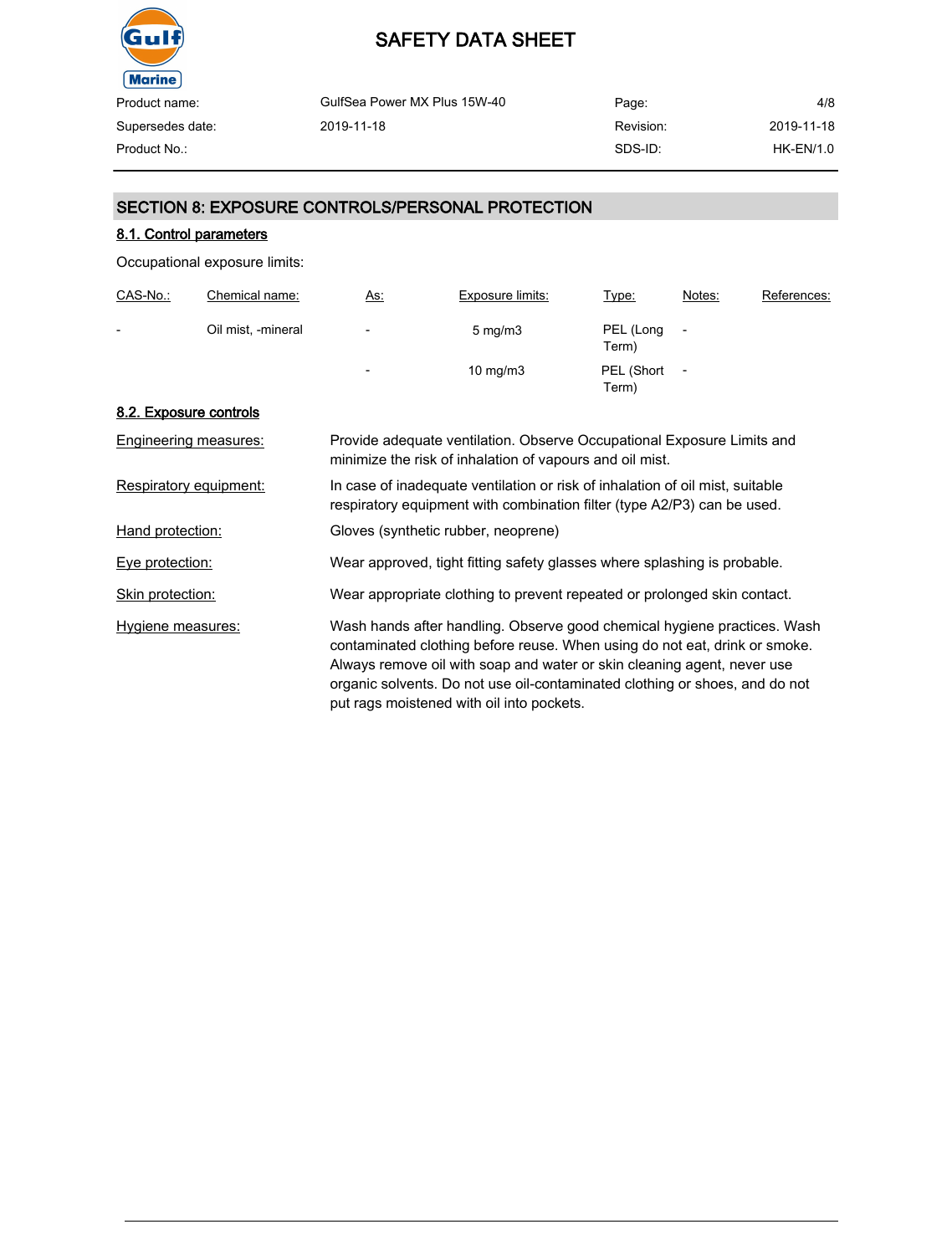

Supersedes date:

# SAFETY DATA SHEET

GulfSea Power MX Plus 15W-40 2019-11-18

Page: Revision: SDS-ID: 5/8 2019-11-18 Product No.: HK-EN/1.0

### SECTION 9: PHYSICAL AND CHEMICAL PROPERTIES

## 9.1. Information on basic physical and chemical properties

| Appearance:                                        | Viscous liquid.                  |
|----------------------------------------------------|----------------------------------|
| Colour:                                            | Brown.                           |
| Odour:                                             | Mild.                            |
| Odour threshold:                                   | Not available.                   |
| <u>pH:</u>                                         | Not applicable.                  |
| Melting point / freezing point:                    | Not available.                   |
| <u>Boiling point:</u>                              | Not available.                   |
| Flash point:                                       | $228^{\circ}$ C<br>ASTM D 92     |
| <b>Evaporation rate:</b>                           | Not available.                   |
| Flammability (solid, gas):                         | Not applicable.                  |
| <b>Explosion limits:</b>                           | Not available.                   |
| Vapour pressure:                                   | Not available.                   |
| Vapour density:                                    | Not available.                   |
| Relative density:                                  | 0.877                            |
| Solubility:                                        | Soluble in: Organic solvents.    |
| <b>Partition coefficient</b><br>(n-octanol/water): | Not available.                   |
| Auto-ignition<br>temperature (°C):                 | Not available.                   |
| Decomposition<br>temperature (°C):                 | Not available.                   |
| <u>Viscosity:</u>                                  | 15.2 mm <sup>2</sup> /s (100 °C) |
| <b>Explosive properties:</b>                       | Not available.                   |
| Oxidising properties:                              | Not available.                   |
| 9.2. Other information                             |                                  |
| Other data:                                        | Pour point (°C): -42             |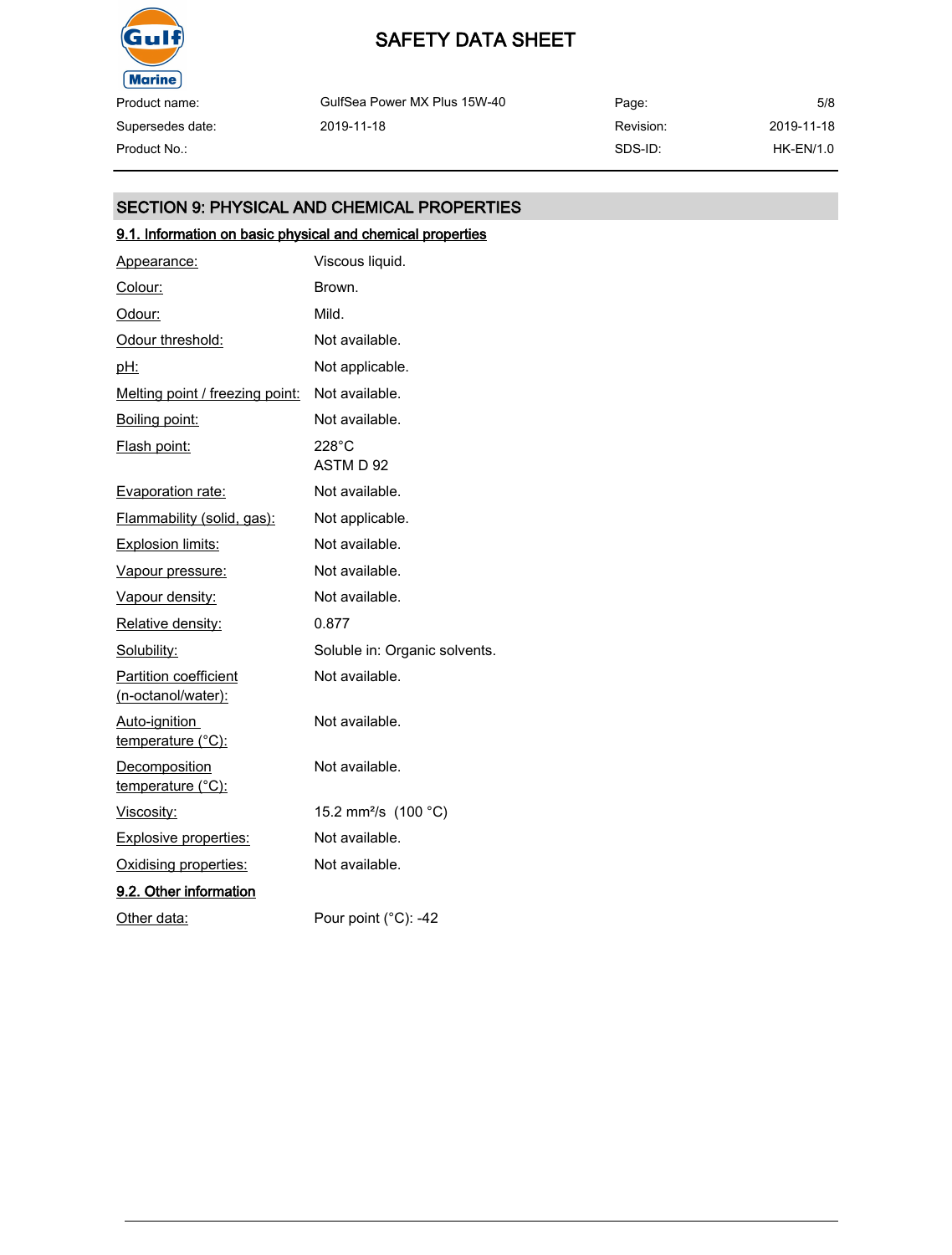

Supersedes date:

## SAFETY DATA SHEET

GulfSea Power MX Plus 15W-40 2019-11-18 Page: Revision: SDS-ID: Product No.: HK-EN/1.0

6/8 2019-11-18

# SECTION 10: STABILITY AND REACTIVITY 10.1. Reactivity Reactivity: Not reactive. 10.2. Chemical stability Stability: Stable under normal temperature conditions. 10.3. Possibility of hazardous reactions Hazardous reactions: None known. 10.4. Conditions to avoid Conditions/materials to avoid: Heat, sparks, flames. Extremely high or low temperatures. 10.5. Incompatible materials Incompatible materials: Strong oxidizing substances. 10.6. Hazardous decomposition products

Hazardous decomposition products: None under normal conditions. Hazardous polymerisation will not occur.

### SECTION 11: TOXICOLOGICAL INFORMATION

### 11.1. Information on toxicological effects

| <b>Acute Toxicity (Oral):</b>                                 | Based on available data, the classification criteria are not met.                                                                                         |
|---------------------------------------------------------------|-----------------------------------------------------------------------------------------------------------------------------------------------------------|
| <b>Acute Toxicity (Dermal):</b>                               | Based on available data, the classification criteria are not met.                                                                                         |
| Acute Toxicity (Inhalation):                                  | Based on available data, the classification criteria are not met.                                                                                         |
| <b>Skin Corrosion/Irritation:</b>                             | Based on available data, the classification criteria are not met.                                                                                         |
| Serious eye damage/irritation: Causes serious eye irritation. |                                                                                                                                                           |
| Respiratory or skin<br>sensitisation:                         | Based on available data, the classification criteria are not met.                                                                                         |
| <b>Germ cell mutagenicity:</b>                                | Based on available data, the classification criteria are not met.                                                                                         |
| Carcinogenicity:                                              | Based on available data, the classification criteria are not met.                                                                                         |
| <b>Reproductive Toxicity:</b>                                 | Based on available data, the classification criteria are not met.                                                                                         |
| <u>STOT - Single exposure:</u>                                | Based on available data, the classification criteria are not met.                                                                                         |
| STOT - Repeated exposure:                                     | Based on available data, the classification criteria are not met.                                                                                         |
| Aspiration hazard:                                            | Based on available data, the classification criteria are not met.                                                                                         |
| Inhalation:                                                   | Inhalation of oil mist or vapours formed during heating of the product may irritate<br>the respiratory system and provoke throat irritation and coughing. |
| Skin contact:                                                 | Prolonged or repeated contact with used oil may cause serious skin diseases,<br>such as dermatitis.                                                       |
| <u>Eye contact:</u>                                           | May cause temporary eye irritation.                                                                                                                       |
| Ingestion:                                                    | Low order of acute toxicity, but aspiration following ingestion and vomiting may<br>cause severe and potentially fatal chemical pneumonitis.              |
| Specific effects:                                             | Used oil may contain harmful contaminants.                                                                                                                |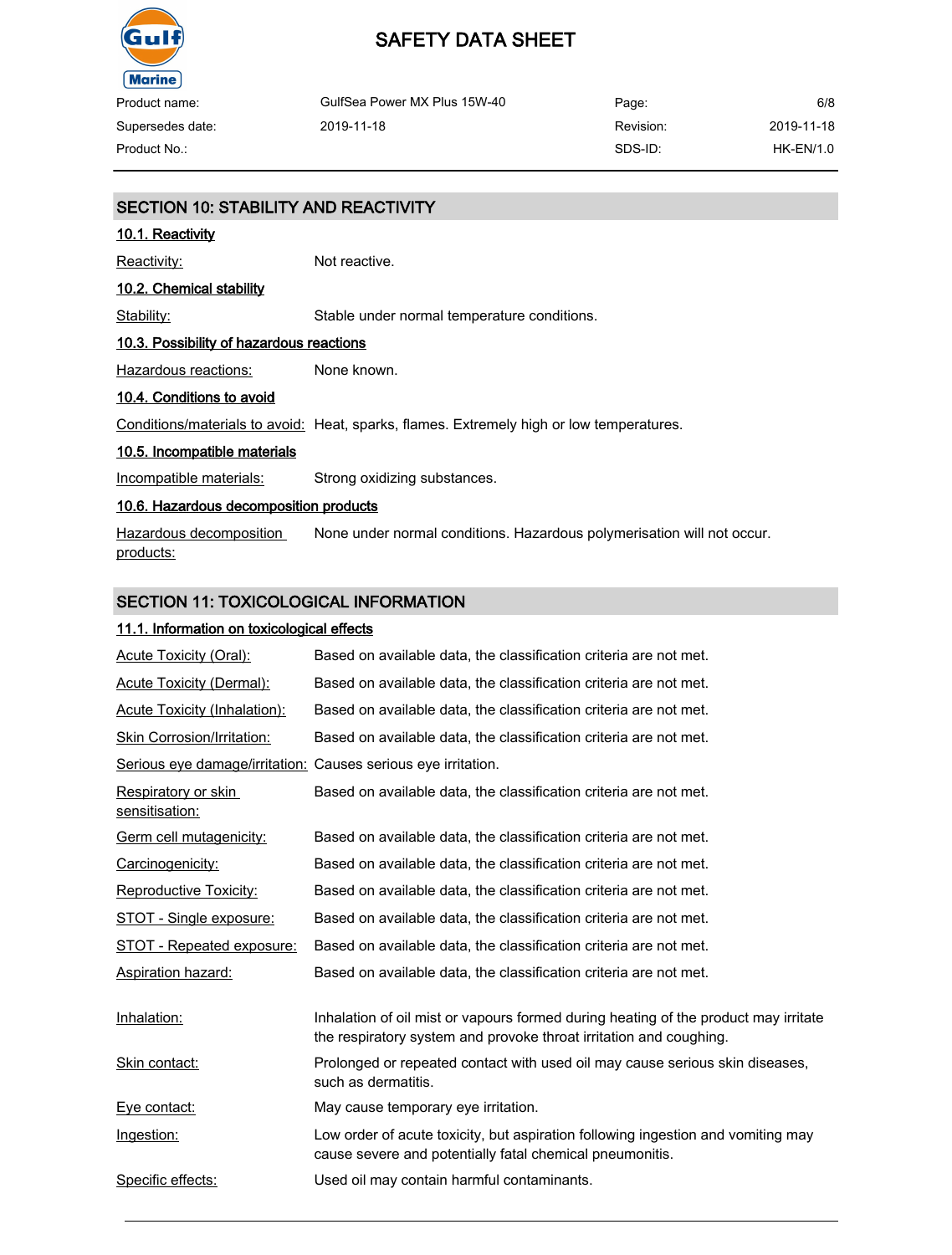

| Product name:    | GulfSea Power MX Plus 15W-40 | Page:     | 7/8        |
|------------------|------------------------------|-----------|------------|
| Supersedes date: | 2019-11-18                   | Revision: | 2019-11-18 |
| Product No.:     |                              | SDS-ID:   | HK-EN/1.0  |

### SECTION 12: ECOLOGICAL INFORMATION

### 12.1. Toxicity

Ecotoxicity: Not classified as dangerous to the environment.

### 12.2. Persistence and degradability

Degradability: Potentially degradable, but will persist in the environment for long periods.

### 12.3. Bioaccumulative potential

Bioaccumulative potential: No data available on bioaccumulation.

### 12.4. Mobility in soil

Mobility: Spillages may penetrate the soil causing ground water contamination.

### 12.5. Results of PBT and vPvB assessment

PBT/vPvB: Not known.

### 12.6. Other adverse effects

Other adverse effects: Not known.

### SECTION 13: DISPOSAL CONSIDERATIONS

### 13.1. Waste treatment methods

Dispose of waste and residues in accordance with local authority requirements.

Contaminated packaging: Disposal through approved facilities is recommended.

### SECTION 14: TRANSPORT INFORMATION

The product is not covered by international regulation on the transport of dangerous goods (IMDG, IATA).

### 14.1. UN number

UN-No:

### 14.2. UN proper shipping name

Proper Shipping Name:

### 14.3. Transport hazard class(es)

Class:

### 14.4. Packing group

PG:

### 14.5. Environmental hazards

Marine pollutant:

Environmentally Hazardous Substance:

### 14.6. Special precautions for user

Special precautions:

### 14.7. Transport in bulk according to Annex II of MARPOL 73/78 and the IBC Code

-

Transport in bulk: